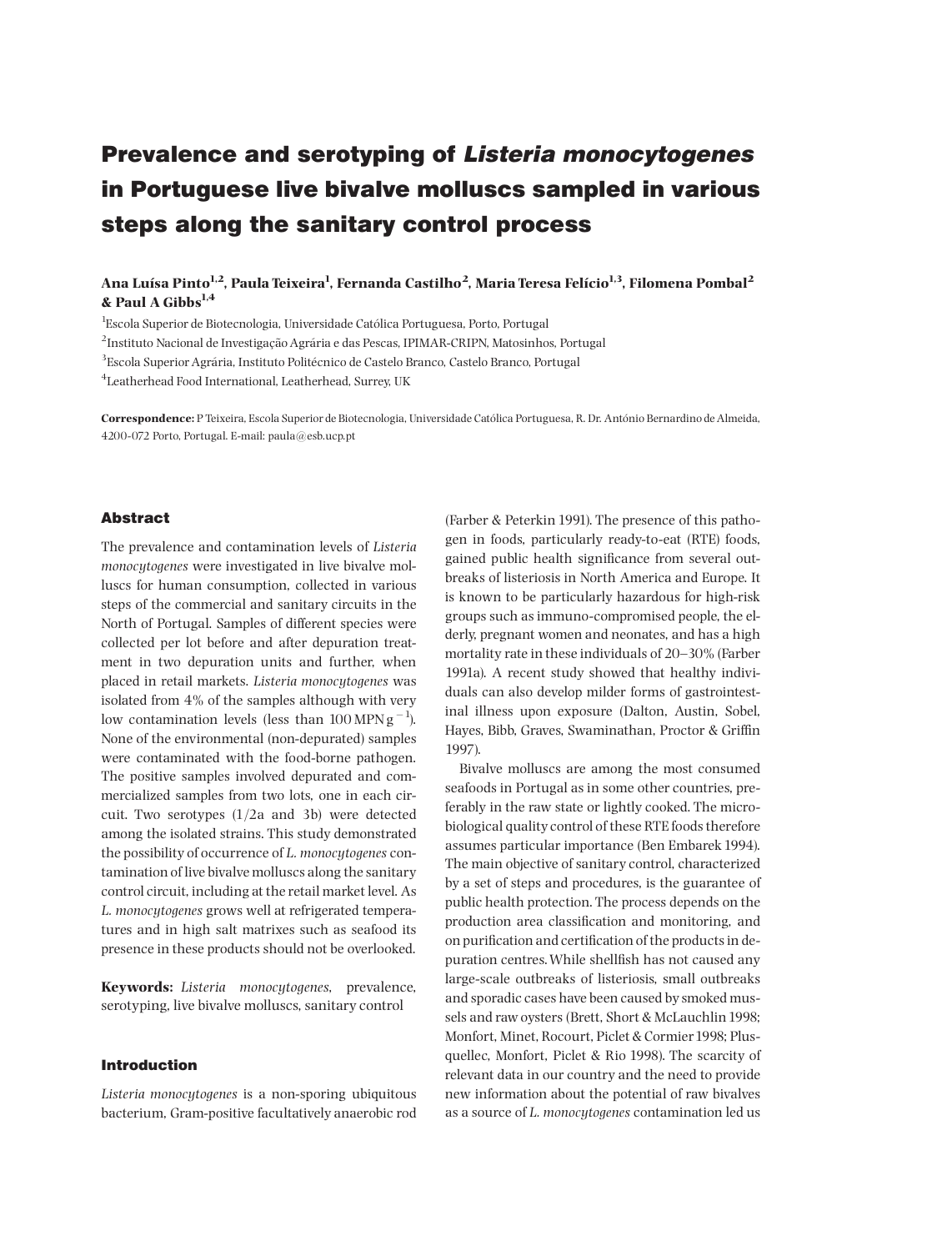to carry out this work, performing a limited study on the prevalence of L. monocytogenes in Portuguese live bivalve molluscs, sampled in various steps of the sanitary control circuit. The serovar identity of the isolates was determined as an epidemiological indicator.

## Material and methods

#### Samples and sites

A total of 75 live bivalve mollusc samples were collected from January to July 2004 from two production sites, and analysed for L. monocytogenes along the sanitary control process as shown in Fig. 1. Each lot of shellfish species was sampled in three steps of the circuit: production sites, after depuration treatment in two depuration units (DA and DB) and in two retail markets (MA and MB).

The harvesting sites are situated along the North coast of Portugal (from Aveiro to Vila Praia de  $\rm \AA n$ cora). Bivalve samples, including oysters, mussels, clams, cockles and razor shells, of 1kg were collected at each sampling site, stored and transported at  $6-8$  °C to the laboratory for analysis. Fifteen to 35 individuals according to the species analysed were scrubbed, rinsed with tap water and opened aseptically.

## Listeria monocytogenes detection and quantification

Listeria monocytogenes detection was performed using the MINI-VIDAS-LMO2 test kit (bioMérieux $^{\textcircled{\tiny{(B)}}}$ , Marcy L'Etoile, France) following the manufacturer's instructions. This automated qualitative test has obtained AOAC International Official Methods of Analysis approval. The confirmation of positive samples was performed as described in the MINI-VIDAS-LMO2 protocol, streaking  $10 \mu$ L of the Fraser broth on PALCAM (Merck, Darmstadt, Germany) and Oxford agar plates (Merck) and incubating at  $37^{\circ}$ C for 24 h. Five to 10 typical colonies from each selective agar

were picked, purified on tryptic soy agar (Lab M, Bury, UK) with  $0.6\%$  wv<sup> $-1$ </sup> yeast extract (Lab M; TSAYE), incubated at 37  $\degree$ C for 24 h and maintained on TSAYE slants at  $4^{\circ}$ C. The L. monocytogenes isolates were phenotyped and biochemically characterized by Gram stain, cell and colony morphology, catalase test, tumbling motility by microscopy, the ability to ferment rhamnose  $(1.0\% \text{ wv}^{-1})$  but not xylose  $(0.5\% \text{ wV}^{-1})$  or mannitol  $(0.5\% \text{ wV}^{-1})$ , haemolysis on Sheep Blood Agar (Merck) and CAMP test with Staphylococcus aureus(NCTC 25923) and Rhodococcus equi (NCTC 1621). For quantification of  $L$ . monocytogenes in the positive samples, the most probable number (MPN) method was used according to Vaz-Velho (2000).

#### Serotyping

Listeria monocytogenes serotyping was performed using two methods, i.e. the L. monocytogenes Seiken kit (Denka Seiken,Tokyo, Japan) following the manufacturer's instructions and, multiplex polymerase chain reaction (PCR) according to Doumith, Buchrieser, Glaser, Jacquet and Martin (2004) using the conditions described by the authors.

## **Results**

Table 1 shows the prevalence of L. monocytogenes detected in the live bivalve molluscs, i.e. 4% (three of 75 samples).

None of the bivalve molluscs collected at the harvesting sites contained the pathogen. The three positive samples were found only in depurated clams, although of two different species (Venerupis pullastra andTapes phillipinarum), demonstrating very low contamination levels (less than  $100 \text{ MPN g}^{-1}$ ; data not shown). Two lots were involved (one in each circuit), two of the positive samples being from the same lot (circuit A).

The serotypes of L. monocytogenes were also identi fied. The multiplex PCR assay clusters L. monocyto-



Figure 1 Simplified sanitary control process of live bivalve molluscs (sampling sites are indicated in full boxes).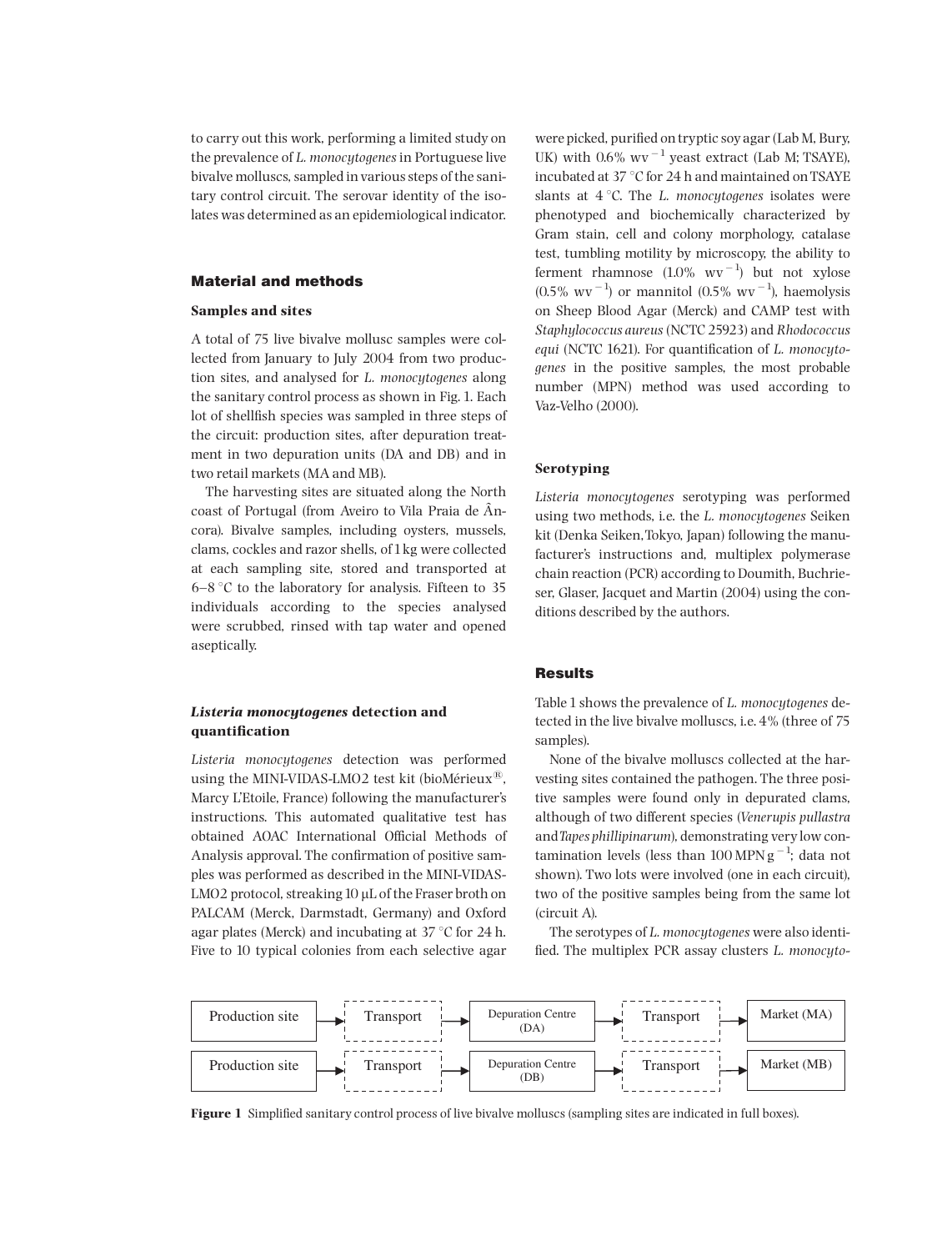Table 1 Listeria monocytogenes prevalence in shellfish

| Circuit | <b>Bivalve species</b>                            | No. of lots | No. of<br>samples | No. of positive samples for<br>L. monocytogenes |                     |                |
|---------|---------------------------------------------------|-------------|-------------------|-------------------------------------------------|---------------------|----------------|
|         |                                                   |             |                   | <b>Production</b><br>sites                      | After<br>depuration | <b>Market</b>  |
| A       | Oysters (Crassostrea angulata, Lamarck, 1835)     |             | 3                 |                                                 |                     |                |
|         | White clam (Spisula solida, L.)                   | 3           | 9                 |                                                 |                     |                |
|         | Japanese Clam (Tapes phillipinarum, Reeve, 1864)  |             | 3                 |                                                 |                     |                |
|         | Clam (Venerupis pullastra, Montagu, 1803)         | 4           | 12                |                                                 |                     |                |
|         | Cockle (Cerastoderme edule, L.)                   | 2           | 6                 |                                                 |                     |                |
|         | Mussel (Mytilus galloprovincialis, Lamarck, 1819) |             | 3                 |                                                 |                     |                |
|         | Razor Shell (Solen marginatus, Pulteney, 1799)    |             | 6                 |                                                 |                     |                |
| B       | Oysters (Crassostrea angulata, Lamarck, 1835)     |             | 3                 |                                                 |                     |                |
|         | White clam (Spisula solida, L.)                   | 2           | 6                 |                                                 |                     |                |
|         | Japanese Clam (Tapes phillipinarum, Reeve, 1864)  | 4           | 12                |                                                 |                     |                |
|         | Clam (Venerupis pullastra, Montagu, 1803)         | 2           | 6                 |                                                 |                     |                |
|         | Cockle (Cerastoderme edule, L.)                   |             | 3                 |                                                 |                     |                |
|         | Mussel (Mytilus galloprovincialis, Lamarck, 1819) |             | 3                 |                                                 |                     |                |
|         | Razor Shell (Solen marginatus, Pulteney, 1799)    |             | O                 |                                                 |                     |                |
|         | Total                                             | 25          | 75                | 0                                               |                     | $\overline{2}$ |

Table 2 Serogrouping of the isolated Listeria monocytogenes strains

|                                           |              | L. monocytogenes serotype<br>group |                   |                |  |  |  |
|-------------------------------------------|--------------|------------------------------------|-------------------|----------------|--|--|--|
| <b>Shellfish</b><br>species               | Circuit site | <b>Production After</b>            | depuration Market |                |  |  |  |
| Clams<br>(Venerupis pullastra) A<br>Clams |              |                                    | 1/2a(3a)          | 1/2a(3a)       |  |  |  |
| (Tapes phillipinarum) B                   |              |                                    |                   | 3 <sub>b</sub> |  |  |  |

genes strains into four major groups (group 1: serotypes 1/2a, 3a; group 2: 1/2b, 3b, 7; group 3: 1/2c, 3c; and group 4: 4b, 4d, 4e; Doumith et al. 2004). Owing to the inability to serotype the two positive isolates from the circuit A by conventional serotyping, the authors used the multiplex PCR (Doumith et al. 2004). The two strains isolated in sanitary circuit A belonged to the serotype group 1, i.e.1/2a (3a) identi fied by multiplex PCR and, the strain from circuit B belonged to the serotype group 2, i.e.1/2b (3b). In this case, as it was possible to use the Seiken kit, the serotype 3b was confirmed (Table 2).

## **Discussion**

Compared with other food products, very few studies have been carried out on the prevalence and growth of L. monocytogenes in shellfish. The limited sampling of bivalves along the circuit accomplished in this study demonstrated that these RTE seafoods could be contaminated with L. monocytogenes, including at the retail market level. In previous studies conducted in Portugal, Pedro (1996) isolated Listeria spp. and L. monocytogenes in 23% and 20%, respectively, from 35 shellfish samples; Pereira, Guerra and Bernardo (2001) found L. monocytogenes in  $13.1\%$  of 61 shellfish samples; and Mena, Almeida, Carneiro, Teixeira, Hogg and Gibbs  $(2004)$  did not find any shellfish contaminated with the pathogen. Other studies cited in the literature indicate some similar prevalences: Weagant, Sado, Colburn, Torkelson, Stanley, Krane, Shields and Thayer (1988), Buchanan, Stahl, Bencivengo and Corral (1989), Motes (1991) and Jeyasekaran, Karunasagar and Karunasagar (1996) did not find Listeria spp. including L. monocytogenes in shellfish; Colburn, Kaysner, Abeyta and Wekell (1990) found Listeria spp. with frequencies of  $1-5$ %; De Simón, Tarragó and Ferrer (1992) detected L. monocytogenes in 7.5% (three of 40) of the bivalve samples collected at markets and Monfort et al. (1998) obtained a higher prevalence of L. monocytogenes in live shellfish of 11.2%. In general, the levels per gram of the organism in fish products (with the exception of cold-smoked salmon) appear to be lower than  $10^2$ - $10^3$  CFU g<sup>-1</sup> (Farber 1991b). Nevertheless, it is important to take into account that shellfish have been implicated in listeriosis outbreaks (e.g. Monfort et al. 1998).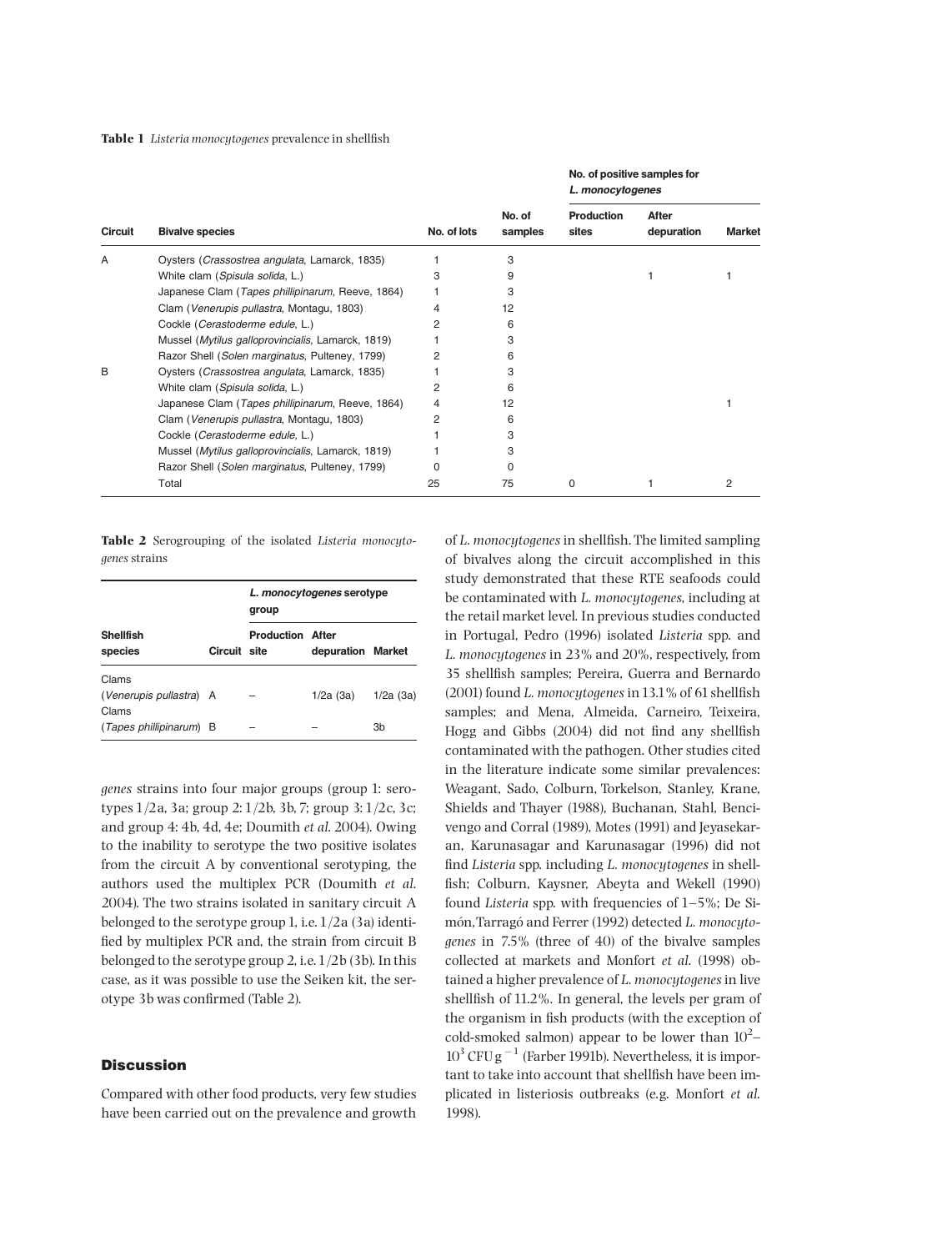The inability to serotype the positive isolates from the circuit A by conventional serotyping led the authors to use the multiplex PCR (Doumith et al. 2004). In fact, Graves, DeWitt, Mauro, Bordoni and Swaminathan (2005) observed agreement between multiplex PCR and conventional serotyping methods of 94% and suggested multiplex PCR as an alternative method for untypable strains by conventional methods. Cordano and Rocourt (2001) as well as Graves et al. (2005) also found strains untypable by conventional serotyping.

Brett et al. (1998) and Inoue, Nakama, Arai, Kokubo, Maruyama, Saito, Yoshida, Terao, Yamamoto and Kumagai (2000) found the same serovars in bivalve shellfish, whereas De Simón et al. (1992) found serovars1/2c and 4b in bivalve market samples. Most human listeriosis cases ( $> 95\%$ ) are caused by strains belonging to serotypes 1/2a, 1/2b and 4b (Farber & Peterkin 1991); however, other factors influence the occurrence of listeriosis.

More information dealing with L. monocytogenes contamination in bivalve molluscs should be collected. Many questions are still unanswered. It appears important to understand the behaviour of Listeria spp. including L. monocytogenes in aquatic environments, the role of depuration in pathogen reduction/elimination, its relationship with faecal indicators, the ecology of the organism in the shellfishprocessing environment, seasonal variations, etc. Moreover, as a psychrotrophic bacterium, L. monocytogenes can grow at low temperatures and, under conditions of high salt content (Handa, Kimura, Takahashi, Koda, Hisa & Fujii 2005). Thus, refrigerated storage, placement in ice or water used to cool shellfish in markets, among other factors such as transport and handling, could contribute to the introduction and persistence of the organism in the sanitary control and commercial circuits.

In conclusion, this study demonstrated the presence of L. *monocytogenes* in depurated and commercialized live bivalve molluscs in Portuguese markets. Given the low levels of the pathogen in the analysed samples and their relatively short shelf-life (rarely consumed after1week of refrigerated storage), unless these shellfish are temperature abused, L. monocytogenes-contaminated bivalve molluscs should not represent a serious health hazard. Nevertheless, the need for consumer education in Portugal, regarding safe food-handling practices with respect to Listeria spp. contamination, is evident (Azevedo, Regalo, Mena, Almeida, Carneiro, Teixeira, Hogg & Gibbs 2005).

## Acknowledgments

The authors gratefully acknowledge S. A. Sanamar, L. da Zacarias and L. da  $\tilde{A}$ ncoramar for supplying shellfish samples. Financial support for authors A. L. Pinto and M. T. Felício was provided by PhD fellowships issued by Fundação para a Ciência e a Tecnologia (SFRH/BD/8805/2002) and PRODEP III respectively. This study was co-financed by the European Found (PROGRAMA MARE).

#### References

- Azevedo I., Regalo M., Mena C., Almeida G., Carneiro L., Teixeira P., Hogg T. & Gibbs P.A. (2005) Incidence of Listeria spp. in domestic refrigerators in Portugal. Food Control  $16, 121 - 124.$
- Ben Embarek P.K. (1994) Presence, detection and growth of Listeria monocytogenes in seafoods: a review. International Journal of Applied Bacteriology 68, 189-198.
- Brett M.S.Y., Short P. & McLauchlin J. (1998) A small outbreak of listeriosis associated with smoked mussels. International Journal of Food Microbiology 43, 223-229.
- Buchanan R.L., Stahl H.G., Bencivengo M.M. & Corral F.D. (1989) Comparison of lithium chloride-phenylethanolmoxalactam and modified Vogel Johnson agars for detection of Listeria spp. in retail-level meats, poultry and seafood. Applied and Environmental Microbiology 52, 59-63.
- Colburn K.G., Kaysner C.A., Abeyta C. & Wekell M.M. (1990) Listeria species in a California coast estuarine environment. Applied and Environmental Microbiology 56, 2007-2011.
- Cordano A.M. & Rocourt J. (2001) Occurrence of Listeria monocytogenes in food in Chile. International Journal of Food Microbiology **70**, 175-178.
- Dalton C.B., Austin C.C., Sobel J., Hayes P.S., Bibb W.F., Graves L.M., Swaminathan B., Proctor M.E. & Griffin P.M. (1997) An outbreak of gastroenteritis and fever due to Listeria monocytogenes milk. The New England Journal of Medicine 336,100^106.
- De Simón M., Tarragó C. & Ferrer M.D. (1992) Incidence of Listeria monocytogenes in fresh foods in Barcelona (Spain). International Journal of Food Microbiology 16, 153-156.
- Doumith M., Buchrieser C., Glaser P., Jacquet C. & Martin P. (2004) Differentiation of the major Listeria monocytogenes serovars by multiplex PCR. Journal of Clinical Microbiology 42, 3819^3822.
- Farber J.M. (1991a) Listeria monocytogenes. Journal of Association of Official Analytical Chemists  $74$ , 701-704.
- Farber J.M. (1991b) Listeria monocytogenes in fish products. Journal of Food Protection 54, 922-934.
- Farber J.M. & Peterkin P.I. (1991) Listeria monocytogenes a foodborne pathogen. Microbiology Reviews 55, 476-511.
- Graves L., DeWittW., Mauro L., Bordoni P. & Swaminathan B. (2005) Comparison of a multiplex PCR assay and conventional serotyping for sero-classification of Listeria mono-